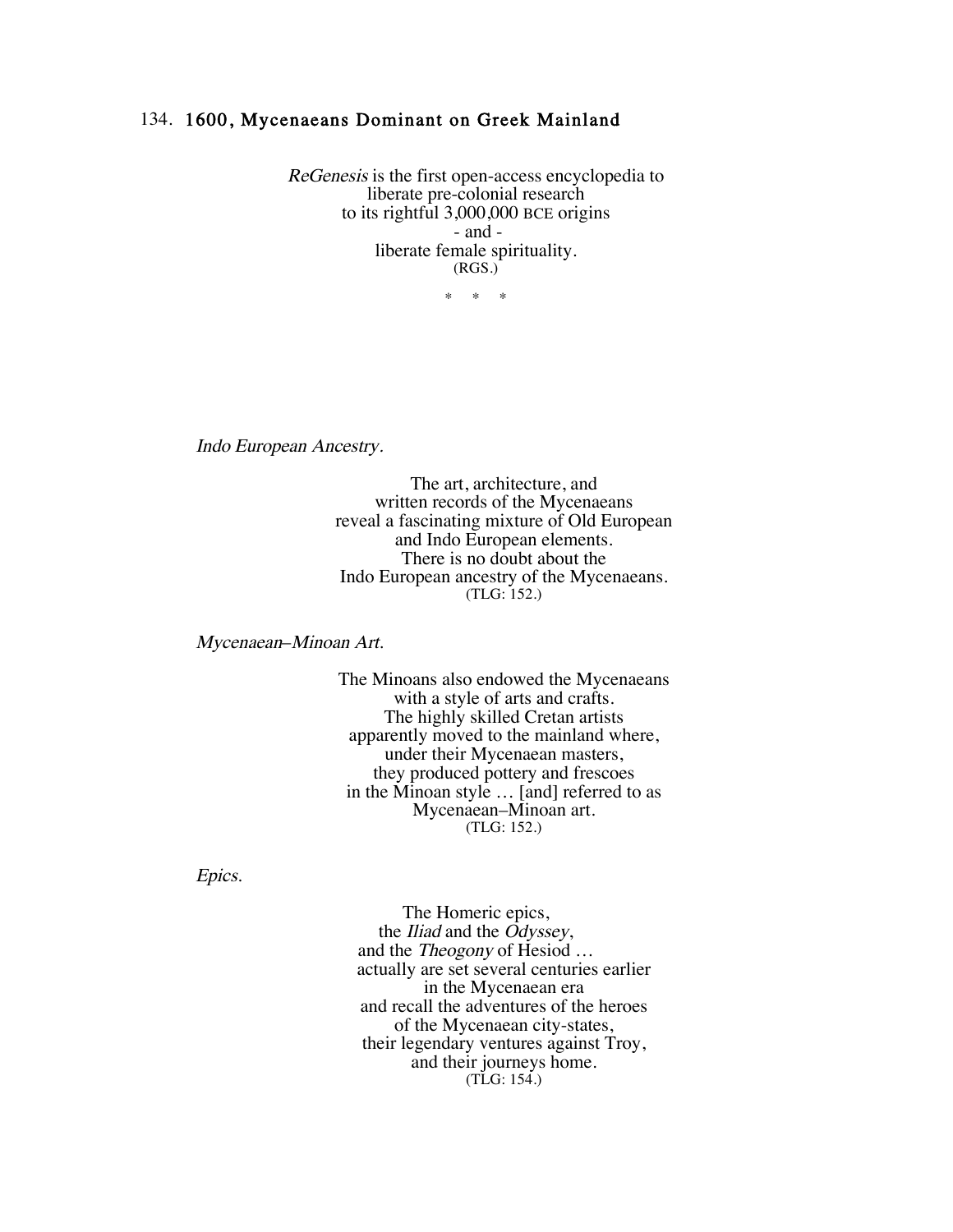Greek Misogyny.

Hesiod has been labeled the father of Greek misogyny. (PAE: 15.)

Greek Legends.

The male hero of Greek legends moved through a landscape thronged with female monsters, whom he must defeat or outwit in order to survive. The ancient Greeks considered sexuality as an encroachment on male autonomy. Even procreation is ambivalent in Hesiod. Woman, who had once been considered the human image of the goddess, is no longer linked to earth's fertility. (PAE: 15.)

Introduction.

Mycenaeans become the dominant Greek force. They are "an important transitional phase between the Old Europe gynocentric culture, and the classical Greek culture, where the male element came to dominate almost completely." (TLG: 152.) Trade destinations include Sicily, southern Italy, Egypt, and the Near East. A written syllabic–ideographic script known as Linear B, c. 1400-1200 BCE is developed. Mycenaeans also introduced a bureaucratic palace life with heavily defended citadels. Kings, known as wanax, sanctioned and promoted the glorification of warriors, war deities, and ever increasing foreign invasions and conquests. Eventually a more militarized culture emerged with "the Indo– European sky and thunder god" Zeus as the primary military ruler. (MHE: 125-127, 152-155; MMR: 2-4; MK.)

Around 1500 BCE, the Mycenaeans developed  $-$  or  $-$  arrived on the Greek mainland. They introduce new burial procedures, beehive tombs, gold funeral masks, and individual graves (TLG 147), along with military–battle chariots, long swords, helmets and figure eight shields. The Mycenaeans are also noted for highly stylized art and pottery plus innovative architecture abilities, city planning, engineering skills, and distinctive corbel vaulting.

The name Mycenaean derives from one of the larger citadels, which these people built at Mycenae. ... [Around] the second millennium they became the dominant force in Greece. The trade routes they developed took them to Sicily, southern Italy, Egypt, and the Near East. ... By the 14 c. BCE they were raising their famous heavily defended citadels, epitomized for the tourist by the great 'Lion Gate' at Mycenae. Their flowering took place during the late Bronze Age, which archaeologists have divided chronologically into three phases  $- I$ , II and III – and geographically into Late Helladic on the mainland (LH), Late Minoan (LM) and Late Cycladic (LC). As might be expected, these people developed very different social structures and customs from those of the earlier populations. Combining elements of their own Indo–European language with the Cretan's language and knowledge of writing, the Mycenaeans developed a written script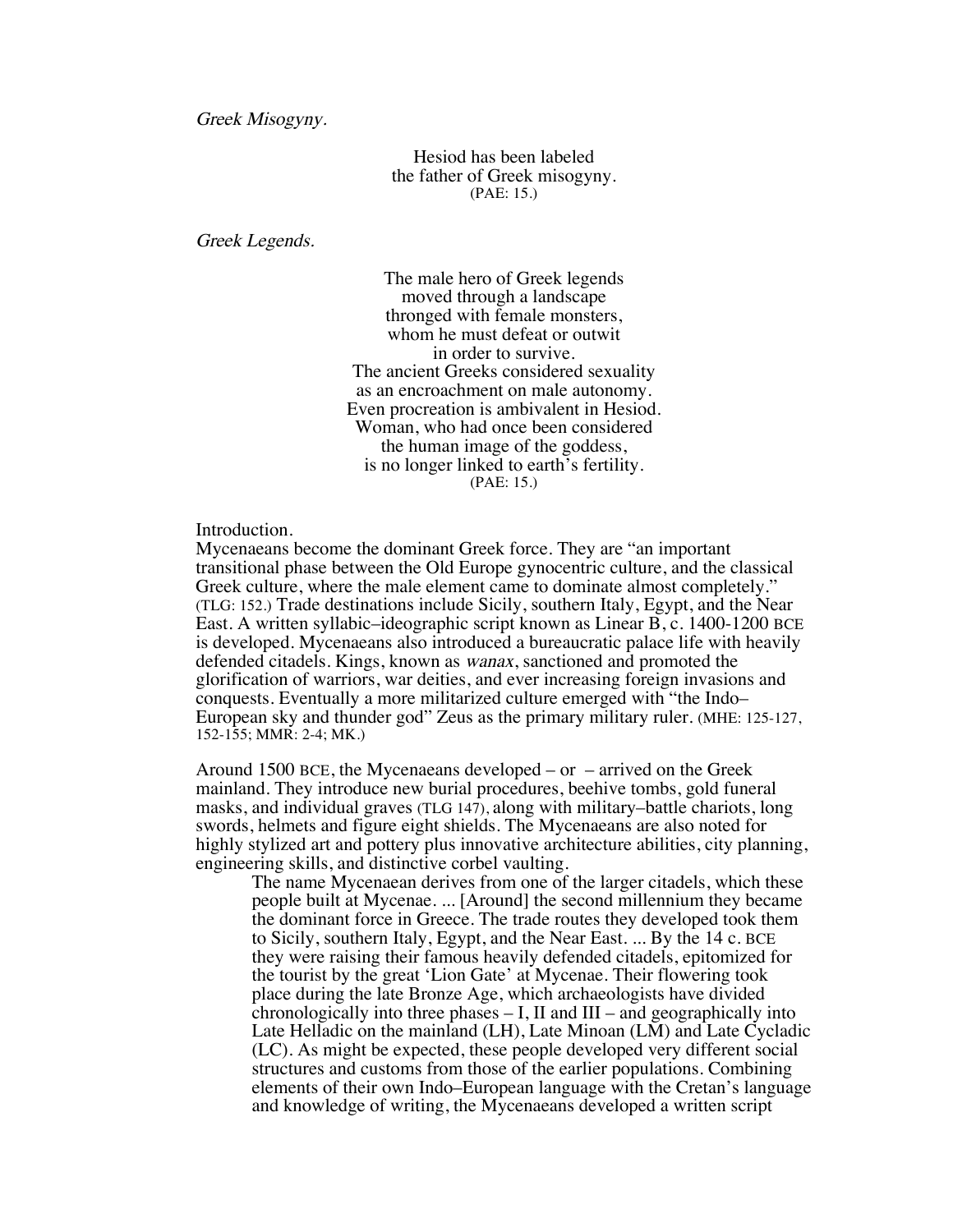known as Linear B, which has been deciphered as an early form of Greek. …[Translating the tablets] reveal a detailed picture of a very complicated bureaucratic palace life. At the head of whole complex it is perhaps no surprise to find a powerful king, or *wanax* as he was called (MHE: 125-127).

The [Linear B] tablets afford a picture of a highly stratified society and much power may have lain in the hands of specialized groups. Helen Waterhouse suggests that 'male hierarchies no doubt co–existed with the palace priestesses.... Knossos was not fortified, but the figure of 400 chariots itemized in the tablets [linear B] suggests that by the 15 century BCE, it was already militarized. It is to this period that most of the famous bull-leaping pictures belong. … We see a move away from collectivity towards individualism [and eventually] the destruction of the Mycenaean palaces themselves and the disappearance of the whole culture, at about 1000 BCE, into the Greek 'Dark Ages' (MHE: 128-129).

Mediterranean Dark Ages (1100-800 BCE) and the Dorian invasion in Crete. Temples were burnt and destroyed resulting in the fall of Mycenaean society and a 'deep slumber in Greek culture' (MHE: 147).' Concurrently, Gods replaced the goddesses at Delos, Delphi, and Olympia and, male Gods such as Helios and Apollo superseded earlier sun deities (MHE: 140- 142). The Hittite Empire and its sea power also collapsed. Other sea powers that ended included: Egypt, Crete, Troy, and the Mycenaeans (POTW: 53). (RGS: 1100-800, Mediterranean Dark Ages).

> Of the few places where religious observances continued unbroken from the Mycenaean Age right through the 'Dark Age' to the Geometric Age, Coldstream (DIAA: 10; MHE: 154) lists no fewer than four major sites (including Delos, Delphi and Olympia) where male god replaced a female one during the Dark Age. Divine attributes were changing hands. So it is no surprise that the most prominent occupant of the heavens, the sun, is by now indisputably male. It [he] is know as Helios, a chariot––driver, attributed a traditionally male occupation (herding) and very sharp eyesight, which makes him a watchman of man and gods. The vase painting (MHE: 154, Fig. 222) might be intended to represent him. Apollo the archer god is also in a more general sense a sun god (MHE: 154). (RGS: 1100-800, Mediterranean Dark Ages).

Further Crete research: 7000-3500 (1450), Old Europe; 7000-5000, Early Neolithic Crete; 3100-2600, Proto Bronze Age Crete; 2600-2000, Early Bronze Age Crete; 2600-2150, Myrtos; 2000-1450, Middle Bronze Age Crete; 1600, Minos Controversy; 1625, Thera; 1580, Zeus; 1450-1100, Late Bronze Age Crete; 1100-800, Iron Age; and 1100-800, Mediterranean Dark Ages.

Further Crete and Aegean research:

- Alexiou, Stylianos, Nikolaos Platon, and Hanni Guanella. Ancient Crete. Trans. D. J. S. Thomson. London, England: Thames & Hudson, 1968.  $(AC.)$
- Arthur, Marilyn B. "Early Greece: The Origins of the Western Attitude toward Women." Women in the Ancient World: The Arethusa Papers. Eds. John Peradotto, and J. P. Sullivan. Albany, NY: State University of New York Press, 1984. 7-58. (EG.)
- Conn, Marie A. "Pandora and Eve: The Manipulation and Transformation of Female Archetypes." Balancing the Scales: An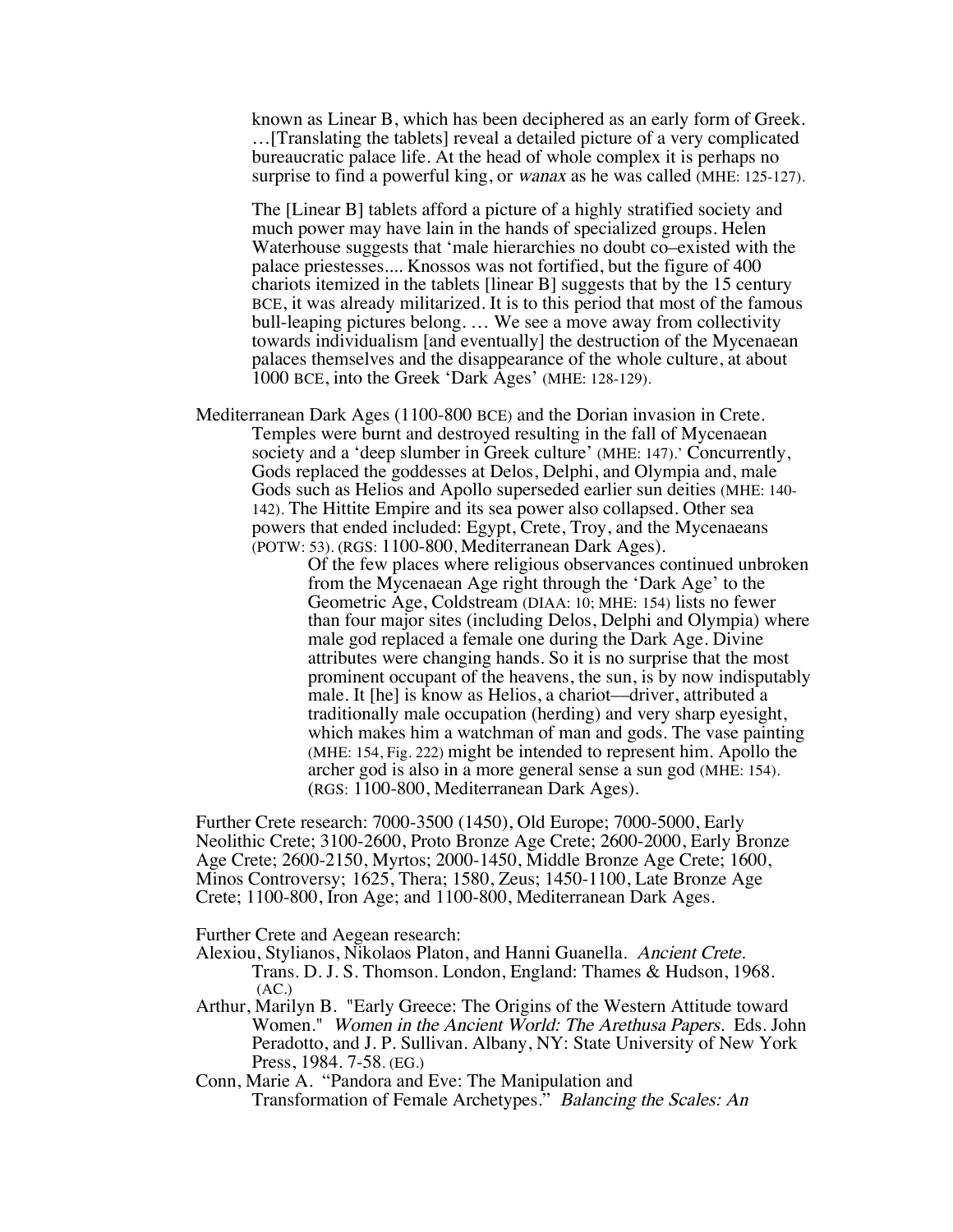Examination of the Manipulation and Transformation of

Symbolic Concepts of Women. Eds. Marie A. Conn and Therese

B. McGuire. Lanham, MD: University Press of America, 2003, 1- 24. (PAE.)

- Dietrich, Bernard C. The Origins of Greek Religion. Berlin, Germany: Walter de Gruyter, 1974: 11, 96-106. (OGR.)
	- . Tradition in Greek Religion. New York, NY: Walter de Gruyter, 1986. (TIGR.)
- Finkelberg, Margalit. Greeks and Pre-Greeks: Aegean Prehistory and Greek Heroic Tradition. Cambridge, England: Cambridge University Press, 2005. (GPG.)
- Gesell, Geraldine C. Town, Palace, and House Cult in Minoan Crete. "Studies in Mediterranean Archeology" Vol. 67. Göteborg: P. Åströms Förlag, 1985: Ch. I: 2. (TP.)
- Keller, Mara Lynn. "Crete of the Mother Goddess: Communal Rituals and Sacred Art." ReVision 20.3 (Winter 1998): 12-16. (KCMG.)
- Lubell, Jarrett A. "The Minoans of Crete." Archaeology 68.3 (May-Jun. 2015): 28-35. (MOC.)
- Mellersh, H. E. L. Minoan Crete. New York, NY: Putnam, 1967. (MMC.)
- Nilsson, Martin Persson. The Minoan-Mycenaean Religion and its Survival in Greek Religion. 1927. New York, NY: Biblo and Tannen, 1950. (MMRS.)

Platon, Nicolas. Crete. Geneva, Switzerland: Nagel Publishers, 1966. (C.)

Rutkowski, Bogdan. Cult Places of the Aegean. New Haven, CT: Yale University Press, 1986. (CPA.)

Further research on writing plus Vinca – and – Tisza sacred script: 5500-5000, Old European Writing Examples from Sicily; 5400-3200, Ancient Aphrodite: Chalcolithic or Copper Age; 5300-4300, Climactic Phase and Script in Old Europe; 5000-4900, Inanna, Uruk, and Mesopotamia; 3400-2900, Mesopotamian Writing from the Protoliterate Period; 3100-2600, Proto Bronze Age Crete, Writing and Heroes; 3000-2000, Anatolia; 3000, First Dynasty, Egypt; 2300, Sumerian Transitions; 2000-1450, Middle Bronze Age Crete; 2000, Asherah; 1900-1800, Dawning of the African Alphabet and Egyptian Aniconic Goddess Triangle; 1100-800, Iron Age; 1100-800, Mediterranean Dark Ages; 668-626, Sumerian Mythology; and 500-400, Classical Greek Era and Leading Male Authors. (RGS.)

For images of Vinca – Tisza (Central Balkan) signs and symbols, see Google Images, and use the phrase: "Jela Transylvania Neolithic sign."

Further research on Cypro-Minoan, Classical Cypriot, Cretan hieroglyphic Linear A and B that supports a systemic affinity with the "cultural milieu of Western Asia" (including Vinca and Tisza):

- Dexter, Miriam Robbins. "The Frightful Goddess: Birds, Snakes and Witches." Varia on the Indo–European Past: Papers in Memory of Marija Gimbutas. Eds. Miriam Robbins Dexter, and Edgar C. Polomé. Journal of Indo-European Studies Monograph No. 19 (1997): 124-151. (FG.)
- Finkelberg, Margalit. Greeks and Pre-Greeks: Aegean Prehistory and Greek Heroic Tradition. Cambridge, England: Cambridge University Press, 2005. 54-64. (GPG.)
- Fox, Margalit. The Riddle of the Labyrinth: The Quest to Crack an Ancient Code. New York, NY: Harper Collins, 2013. (RL.)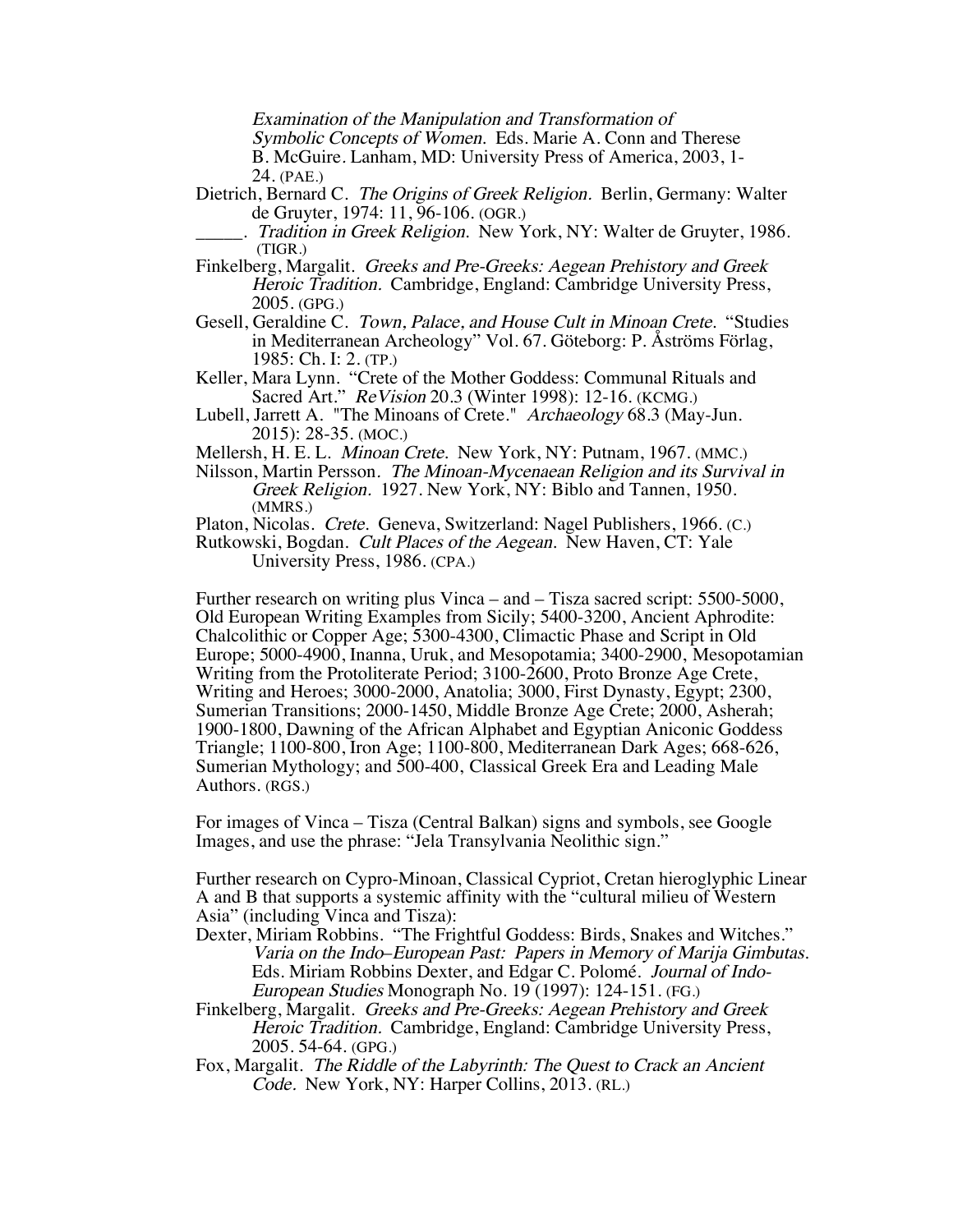- Gimbutas, Marija Alseikaite. The Civilization of the Goddess: The World of Europe. San Francisco, CA: Harper, 1991. 35-41, 52, 309, and 319. (COG.)
- . The Living Goddesses. Supplemented and Ed. by Miriam Robbins Dexter. Berkeley, CA: University of California Press, 1999. Proof copy. xvii; 48-54; 218, n.1. (TLG.)
- Haarmann, Harald. Early Civilization and Literacy in Europe: An Inquiry into Cultural Continuity in the Mediterranean World. New York, NY: Mouton de Gruyter, 1996. (ECLE.)
- \_\_\_\_\_. "Writing in the Ancient Mediterranean: The Old European Legacy." From the Realm of the Ancestors: An Anthology in Honor of Marija Gimbutas. Ed. Joan Marler. Manchester, CT: Knowledge, Ideas and Trends, Inc., 1997. 108-121. (WAM.)
- \_\_\_\_\_. Ancient Knowledge, Ancient Know-How, Ancient Reasoning: Cultural Memory in Transition, from Prehistory to Classical Antiquity and Beyond. Amherst, NY: Cambria Press, 2013. (AN.)
- Marler, Joan, Ed. The Danube Script: Neo-Eneolithic Writing in Southeastern Europe. Sebastopol, CA: Institute of Archaeomythology, 2008. (TDS.)
- Marler, Joan, and Miriam R. Dexter, Eds. Signs of Civilization: Neolithic Symbol System of Southeast Europe. Novi Sad, Hungary: Institute of Archaeomythology, 2009. (SC.)
- Robinson, Andrew. The Man Who Deciphered Linear B: The Story of Michael Ventris. New York, NY: Thames & Hudson, 2002. (MWD.)

For research considerations on deep evolutionary linguistics:

Shryock, Andrew, Daniel L. Smail, and Timothy K. Earle. Deep History: The Architecture of Past and Present. Berkeley, CA: University of California Press, 2011: 103-127. (DH.)

For considerations on the theory and possible impact of hieroglyphics on the alphabet:

Goldwasser, Orly. "How the Alphabet Was Born from Hieroglyphs. Biblical Archaeology Review 36.2 (Mar./Apr. 2010): 36-50. (HA.)

For an extensive discussion about the Mycenaean–Minoan culture as a hybrid of both Old European and Indo–European elements that were later assimilated by the Classical Greece, c. 500 BCE, see: 1450-1100 BCE, Late Bronze Age Crete. (RGS.)

IMAGE: MAP: CRETE, GREECE. PHOTO: © GSA. DESCRIPTION: MAP OF CRETE AND CYCLADES, GREECE. SLIDE LOCATION MAPS, SHEET 1, ROW 1, SLEEVE 2, SLIDE #2, BCE. IT\_MAP\_S1\_R1\_SL2\_S2.jpg SHOT ON LOCATION: BRITISH MUSEUM: LONDON, ENGLAND. NOTE : FIELDWORK PROJECT 1980-1989.

IMAGE: CARIAN EUROMOS TEMPLE SUBSUMED BY ZEUS: (ANATOLIA) TURKEY. PHOTO: © GSA. DESCRIPTION: CARIAN EUROMOS TEMPLE WITH 16 COLONNADES: ZEUS TOOK OVER FROM PREVIOUS GODDESSES. TURKEY. SLIDE LOCATION TURKEY, SHEET 95, ROW 1, SLEEVE 1, SLIDE #Bf40, BCE. CO\_TUR\_S95\_R1\_SL1\_SBf40 SHOT ON LOCATION: CARIAN EUROMOS TEMPLE REMAINS: (ANATOLIA) TURKEY. NOTE 1: FIELDWORK PROJECT 1986.

IMAGE: ZEUS TEMPLE: PERGAMON OR ANCIENT PERGAMUM, (ANATOLIA) TURKEY.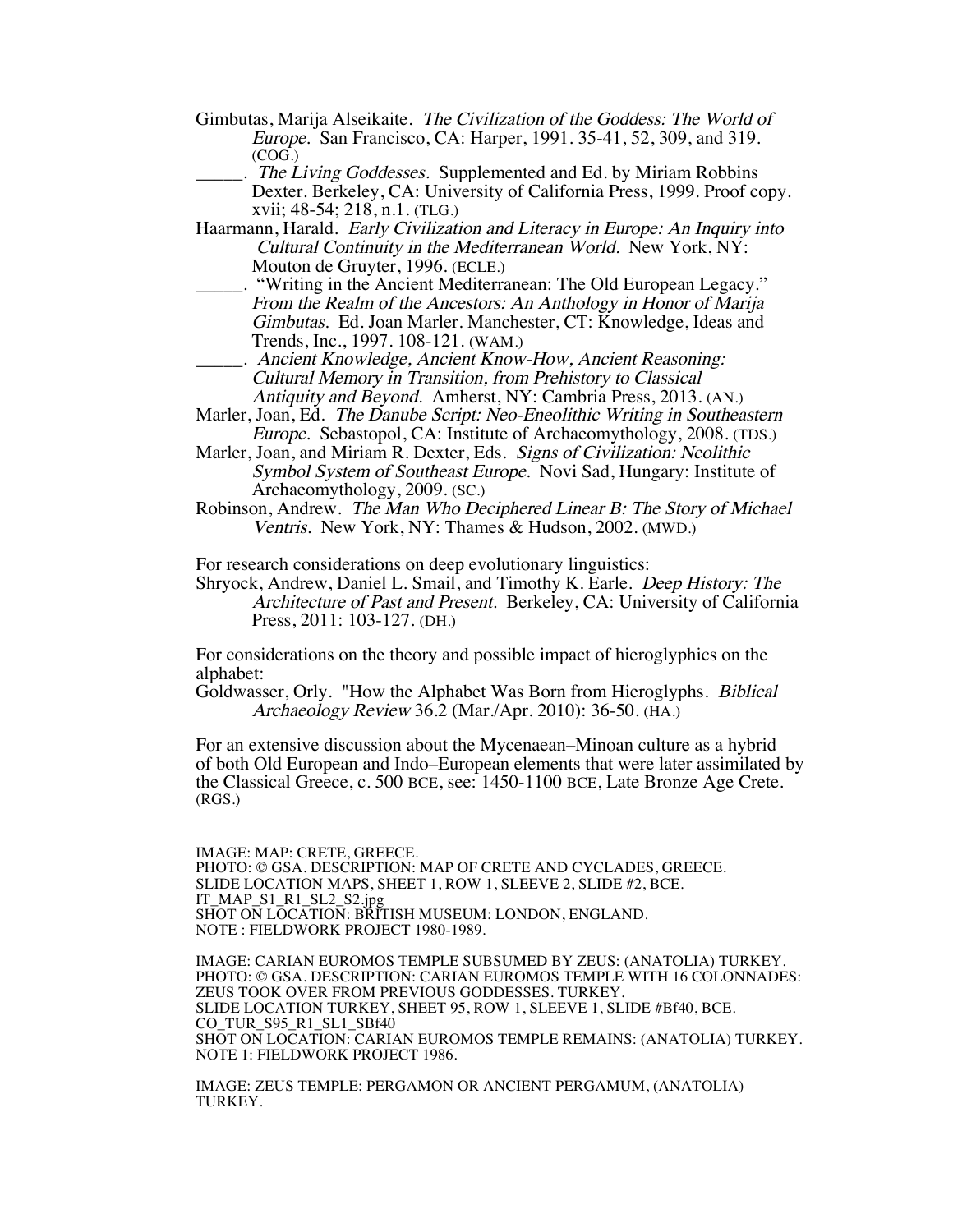PHOTO: © GSA. DESCRIPTION: REMAINS OF THE ZEUS TEMPLE: PERGAMON, (ANATOLIA) TURKEY. SLIDE LOCATION TURKEY, SHEET 113, ROW 3, SLEEVE 3, SLIDE #Bk293, BCE. CO\_TUR\_S113\_R3\_SL3\_SBk293 SHOT ON LOCATION: PERGAMON, (ANATOLIA) TURKEY. NOTE 1: "NO EVIDENCE OF THE BIRTHPLACE OF ZEUS HAS EVER BEEN FOUND, NOT ON CRETE NOR ANYWHERE ELSE (GOH: 222)." (SOURCE: ENTRY ABOVE.) NOTE 2: ALSO SEE THE PERGAMON (ANCIENT PERGAMUM) ALTAR AT BERLIN'S MUSEUM OF THE ANCIENT NEAR EAST ON THE MUSEUM ISLAND. NOTE 3: FIELDWORK PROJECT 1986.

IMAGE: ZEUS TEMPLE INC. TALAMONI: AGRIGENTO, SICILY. PHOTO: © GSA. DESCRIPTION: GIANT STATUE OF TALAMONE WITH REMAINS OF THE ZEUS TEMPLE IN THE BACKGROUND. AGRIGENTO. SICILY. SLIDE LOCATION SICILY, SHEET 9, ROW 1, SLEEVE 4, SLIDE #36, BCE. CU\_SIC\_S9\_R1\_SL4\_S36 SHOT ON LOCATION: AGRIGENTO. SICILY. NOTE 1: FIELDWORK 1998.

IMAGE: BRONZE BULL: CRETE, GREECE. PHOTO: © GSA. DESCRIPTION: BRONZE BULL WITH ACROBAT. SLIDE LOCATION CRETE, SHEET 3, ROW 3, SLEEVE 1, SLIDE #31, 1500-1450 MINOAN BCE. CU CRE S3 R3 SL1 S31. SHOT ON LOCATION: BRITISH MUSEUM: LONDON, ENGLAND. NOTE 1:

KNOSSOS WAS NOT FORTIFIED, BUT THE FIGURE OF 400 CHARIOTS ITEMIZED IN THE TABLETS [LINEAR B] SUGGESTS THAT BY THE 15TH CENTURY BC, IT WAS ALREADY MILITARIZED. IT IS TO THIS PERIOD THAT MOST OF THE FAMOUS BULL-LEAPING PICTURES BELONG (MHE: 128-9). (SOURCE: ENTRY ABOVE.)

NOTE 2: FIELDWORK PROJECT 1998-2002.

IMAGE: MYCENAEAN–MINOAN BEE PENDANT: MALIA, CRETE. PHOTO: © GSA. DESCRIPTION: GOLD MYCENAEAN-MINOAN PENDANT OF DOUBLE BEE GODDESS INC. TWO BEES CARRYING DROPS OF HONEY. SLIDE LOCATION MSC. GREECE, SHEET 4, ROW 1, SLEEVE 5, SLIDE #30, BCE. CO\_MGR\_S4\_R1\_SL5\_S30. SHOT ON LOCATION: CHRYSOLAKOS, MALLIA NECROPOLIS AT THE HERAKLION ARCHAEOLOGICAL MUSEUM: CRETE, GREECE. NOTE 1: (DG: 100.) NOTE 2: FIELDWORK PROJECT 1982.

IMAGE: GOLD STANDING IMAGE IN KA POSTURE: MYCENAEAN–MINOAN, GREECE. PHOTO: © GSA. DESCRIPTION: GOLD MYCENAEAN–MINOAN STANDING IMAGE IN KA POSTURE FLANKED BY SERPENTS, GEESE AND FALCONS. SLIDE LOCATION CRETE, SHEET 3, ROW 2, SLEEVE 2, SLIDE #16, BCE. CU\_CRE\_S3\_R2\_SL2\_S16. SHOT ON LOCATION: BRITISH MUSEUM: LONDON, ENGLAND. NOTE 1: "KA POSTURE OF RAISED ARMS ALSO KNOWN AS CELEBRATION ORANT POSTURE (DM: 12; RGS)." NOTE 2: FIELDWORK PROJECT 2002.

IMAGE: WAR GODDESS ASTARTE: RAS SHAMRA, UGARIT (NORTHERN SYRIA). PHOTO: GSA DESCRIPTION: IVORY LID OF WAR GODDESS ASTARTE WITH BOAR'S TUSK HELMET AND FLUTED MINOAN–TYPE SKIRT. TWO GOATS STAND ON EITHER SIDE OF ASTARTE FEEDING ON EARS OF CORN FROM HER HANDS. IVORY LID IS FROM RAS SHAMRA (UGARIT) NORTHERN COAST OF SYRIA (MODERN MINET EL-BEIDA.) SLIDE LOCATION NEAR EAST, SHEET 12, ROW 1, SLEEVE 5, SLIDE #61, BCE. CU\_NEA\_S12\_R1\_SL5\_S61.jpg LOCATION: UGARIT (NORTHERN SYRIA). NOTE 1: (DG: 171, 112.) NOTE 2: FIELDWORK PROJECT.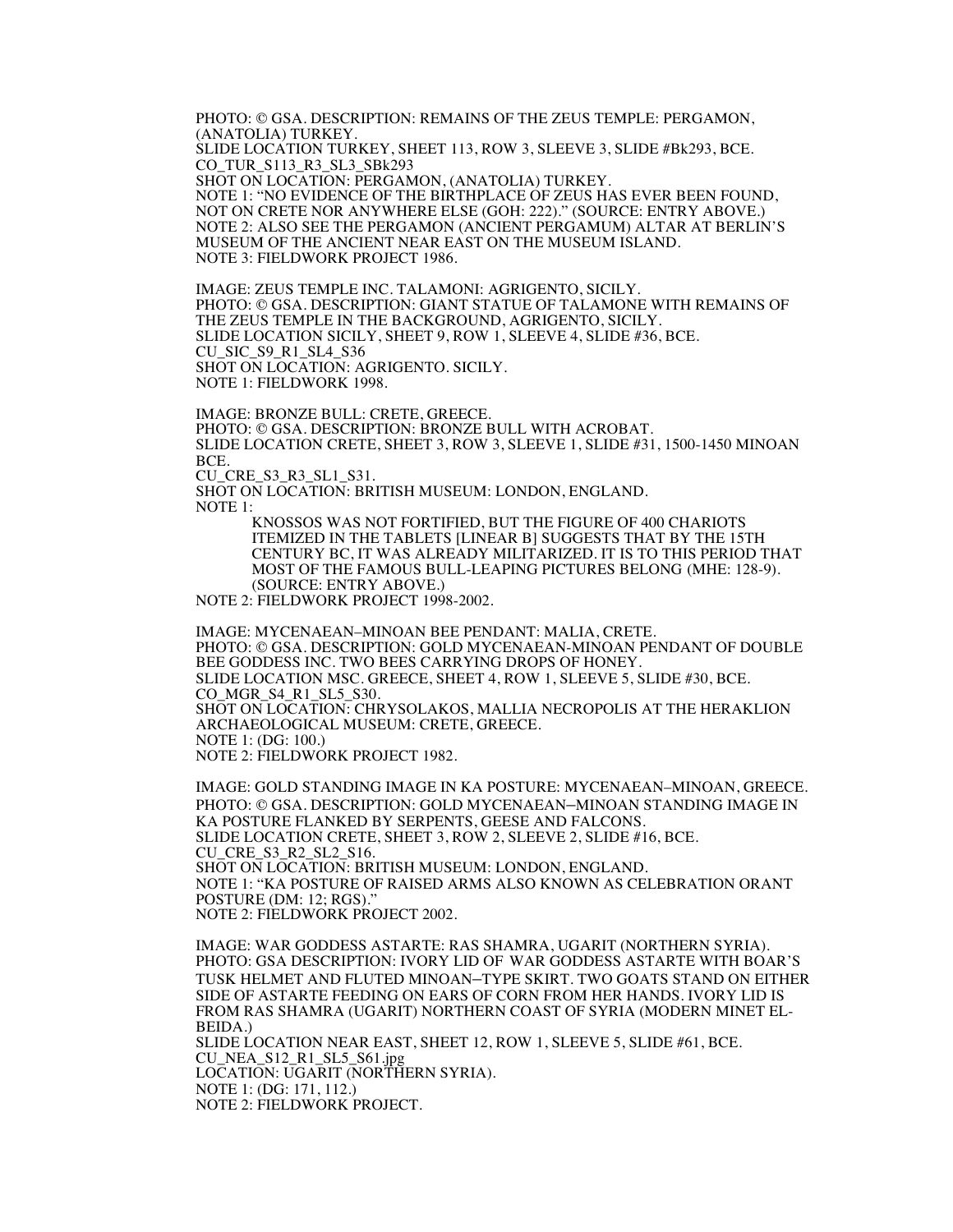PHOTO NOTE: © BIBLICAL ARCHAEOLOGY SOCIETY (1989). PHOTO NOTE: ILLUSTRATION ENHANCEMENT, CHRISI KARVONIDES'S TEAM.

IMAGE: MYCENAEAN TOMB: MYCENAE, GREECE. SLIDE LOCATION MSC. GREECE, SHEET 4, ROW 1, SLEEVE 4, SLIDE #32, c. 1300-1250 BCE. CO\_MGR\_S4\_R1\_SL4\_S32.

SHOT ON LOCATION: BRITISH MUSEUM: LONDON, ENGLAND. NOTE 1: FIELDWORK PROJECT 1982. PHOTO NOTE: ILLUSTRATION ENHANCEMENT, CHRISI KARVONIDES'S TEAM. PHOTO NOTE: BRITISH MUSEUM: LONDON, ENGLAND.

IMAGE: MYCENAE CITADEL: BOGAZKOY, TURKEY. PHOTO: © GSA. DESCRIPTION: SUBTERRANEAN POOL, SACRED SPRING OR GROTTO

COVERED BY A LOW CORBEL VAULT ON THE BACK WALL IN A LARGE RECTANGULAR BUILDING OF THE TEMPLE AREA. THE ARCHITECTURAL DESIGN OF THIS SUBTERRANEAN STRUCTURE IS ALL BUT IDENTICAL TO THE CITADEL OF MYCENAE, POSTERN GATE OF THE WALL (1353-1330 BCE) AT MYCENAE, GREECE. SLIDE LOCATION TURKEY, SHEET 63, ROW 4, SLEEVE 3, SLIDE #795, BCE. CO\_TUR\_S63\_R4\_SL3\_S795

SHOT ON LOCATION: BOGAZKOY COMPLEX, (ANATOLIA) TURKEY. NOTE 1: FIELDWORK PROJECT 1989.

IMAGE: HESIOD, AUTHOR OF THEOGONY: GREECE.

PHOTO: © GSA. DESCRIPTION: GREEK POET HESIOD, AUTHOR OF THEOGONY. SLIDE LOCATION REGENESIS PHASE 1, SHEET 2, ROW 4, SLEEVE 1, SLIDE #5, 800-700 BCE.

IT\_RPO\_S2\_R4\_SL1\_S5jpg VS. IT\_RPO-S2\_R4\_SL1\_S5.jpg SHOT ON LOCATION: BRITISH MUSEUM: LONDON, ENGLAND. NOTE 1:

THE ARCHAIC GREEK AGE GAVE RISE TO EPIC AND LYRIC MYTHOLOGISTS AND POETS INCLUDING HOMER AND HESIOD, C. 800-700 AND SAPPHO (ATTIC GREEK ΣΑΠΦΏ) C. 650-600 BCE (RGS). (RGS: 800-500, ARCHAIC GREEK AGE.).

NOTE 2: HESIOD HAS BEEN LABELED THE FATHER OF GREEK MISOGYNY. (PAE: 15.) NOTE 3:

THE MALE HERO OF GREEK LEGENDS MOVED THROUGH A LANDSCAPE THRONGED WITH FEMALE MONSTERS, WHOM HE MUST DEFEAT OR OUTWIT IN ORDER TO SURVIVE. THE ANCIENT GREEKS CONSIDERED SEXUALITY AS AN ENCROACHMENT ON MALE AUTONOMY. EVEN PROCREATION IS AMBIVALENT IN HESIOD. WOMAN, WHO HAD ONCE BEEN CONSIDERED THE HUMAN IMAGE OF THE GODDESS, IS NO LONGER LINKED TO EARTH'S FERTILITY (PAE: 15).

NOTE 4: "ZEUS GAINED SIGNIFICANT EMINENCE IN THE WORKS OF HESIOD'S THEOGONY, WHERE ZEUS IS PORTRAYED AS THE LEADING STORM-GOD OF THE GREEK PANTHEON (RGS). (RGS: 1580, ZEUS)."

NOTE 5: FIELDWORK PROJECT 1998.

PHOTO NOTE: ILLUSTRATION ENHANCEMENT, CHRISI KARVONIDES'S TEAM.

IMAGE: BUST OF HOMER, AUTHOR OF GREEK EPICS: GREECE. PHOTO: © GSA. DESCRIPTION: BUST OF HOMER, AUTHOR OF THE GREEK EPICS, THE ILIAD AND THE ODYSSEY: GREECE. SLIDE LOCATION REGENESIS PHASE 1, SHEET 2, ROW 4, SLEEVE 3, SLIDE #27, BCE. IT\_RPO\_S2\_R4\_SL3\_S27.jpg VS. > IT\_RPO\_S3\_R4\_SL3\_S27.jpg SHOT ON LOCATION: BRITISH MUSEUM: LONDON, ENGLAND. NOTE 1:

THE ARCHAIC GREEK AGE GAVE RISE TO EPIC AND LYRIC MYTHOLOGISTS AND POETS INCLUDING HOMER AND HESIOD, C. 800-700 BCE AND SAPPHO (ATTIC GREEK ΣΑΠΦΏ) C. 650-600 BCE (RGS). (RGS: 800-500, ARCHAIC GREEK AGE).

NOTE 2:

THE MALE HERO OF GREEK LEGENDS MOVED THROUGH A LANDSCAPE THRONGED WITH FEMALE MONSTERS, WHOM HE MUST DEFEAT OR